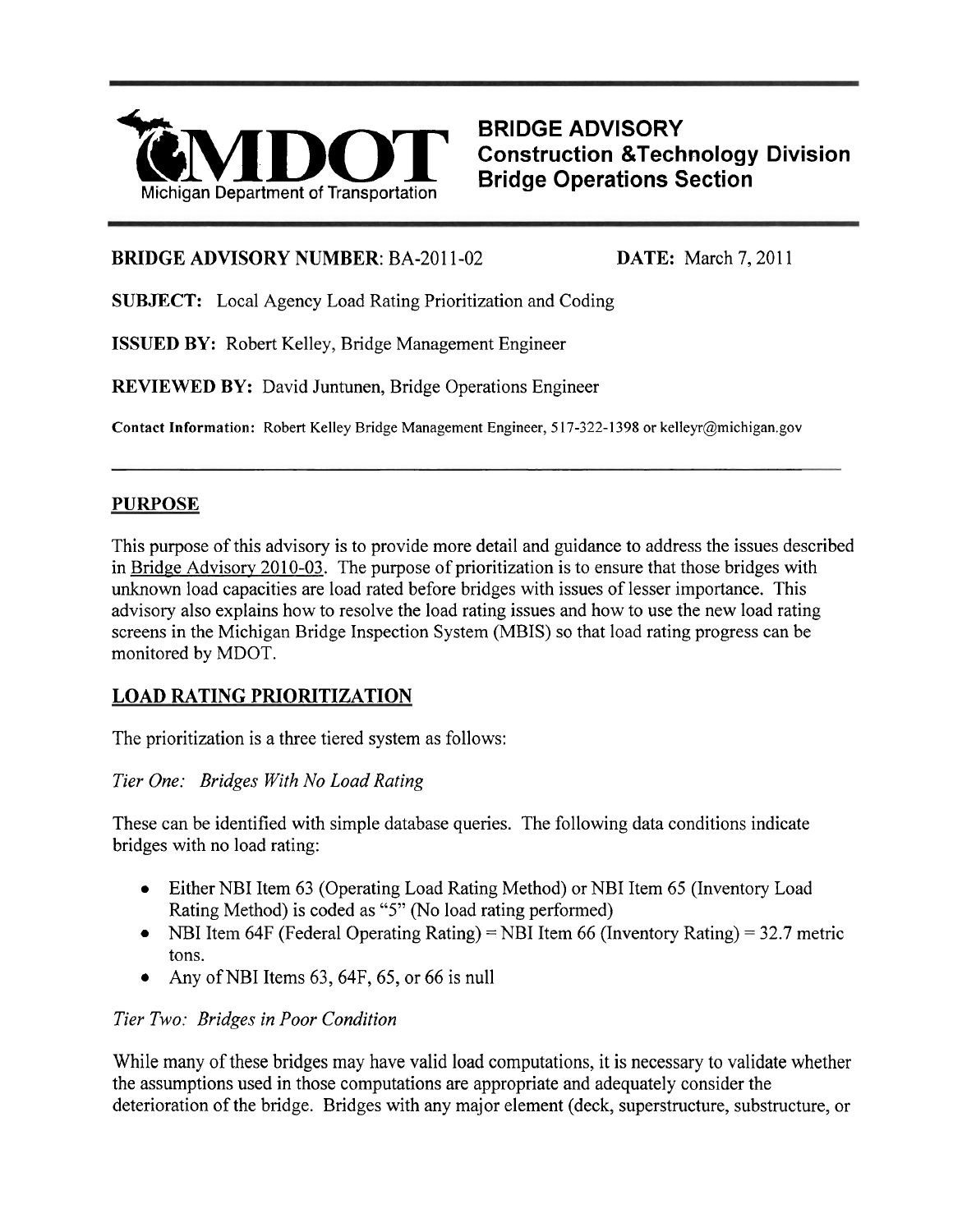culvert) rated as "poor" (4 or lower) should have the assumptions reviewed to determine if the assumptions used in the load rating should be revised to reflect these poor conditions.

NOTE: Some Tier Two bridges also have data irregularities which would also place them in Tier Three. Those bridges are identified as Tier 2A. Those bridges in Tier Two without those irregularities are identified as Tier 2B.

# *Tier Three: Bridges Load Rated With Incorrect Methodology Or Having Load Rating Data Irregularities*

This covers a variety of coding issues and may indicate that the load rating was either done improperly or the results were incorrectly recorded in the inventory. These can be identified with a simple database query and the following conditions indicate bridges with these issues and irregularities.

- Wrong Methodology- Built or rebuilt between 1993 and 2010 and rated by Allowable Stress (except for timber bridges)
- Wrong Methodology- Built after 2010 and not rated by LRFR
- Wrong Methodology- Carries NHS traffic and rated by ASR (except for timber bridges)  $\bullet$
- Coding Incompatibility: Item 70 (Bridge Posting)  $\leq$  5 and Item 41 (Open Posted Closed = A)
- Should be closed, can't carry 3 US Tons: Item  $64F < 2.7$  metric tons and Item  $41 \neq K$ (except where Item  $103 = T$
- Federal ratings not in proper proportion (Item 64F more than 3x Item 66)  $\bullet$

# **RESOLUTION OF LOAD RATING ISSUES**

It cannot be overemphasized that the first step for any of the tiers should be to review the bridge file and examine the load rating calculations. It is possible that the calculations are valid but the data was not entered into the inventory correctly.

*Tier One* If there are no load calculations in the bridge file or they are no longer applicable due to reconstruction or deterioration, then a new or revised load rating must be performed and the results entered in the inventory. If there are load rating calculations and they are correct, then the results must be entered in the inventory.

*Tier Two* The assumptions used in the load rating must be reviewed and revised if necessary to reflect the deteriorated condition of the bridge. If the engineering judgment is that the rating must be recalculated, the new results must be entered in the inventory. In either case, a statement that the rating reflects the deteriorated condition must be entered in the Load Rating Assumption Screen in MBIS.

*Tier Three* If the load rating was done using the incorrect methodology, then the load rating must be redone using the correct methodology. If the load rating is correct and there are inconsistencies in the inventory data, then the data must be corrected.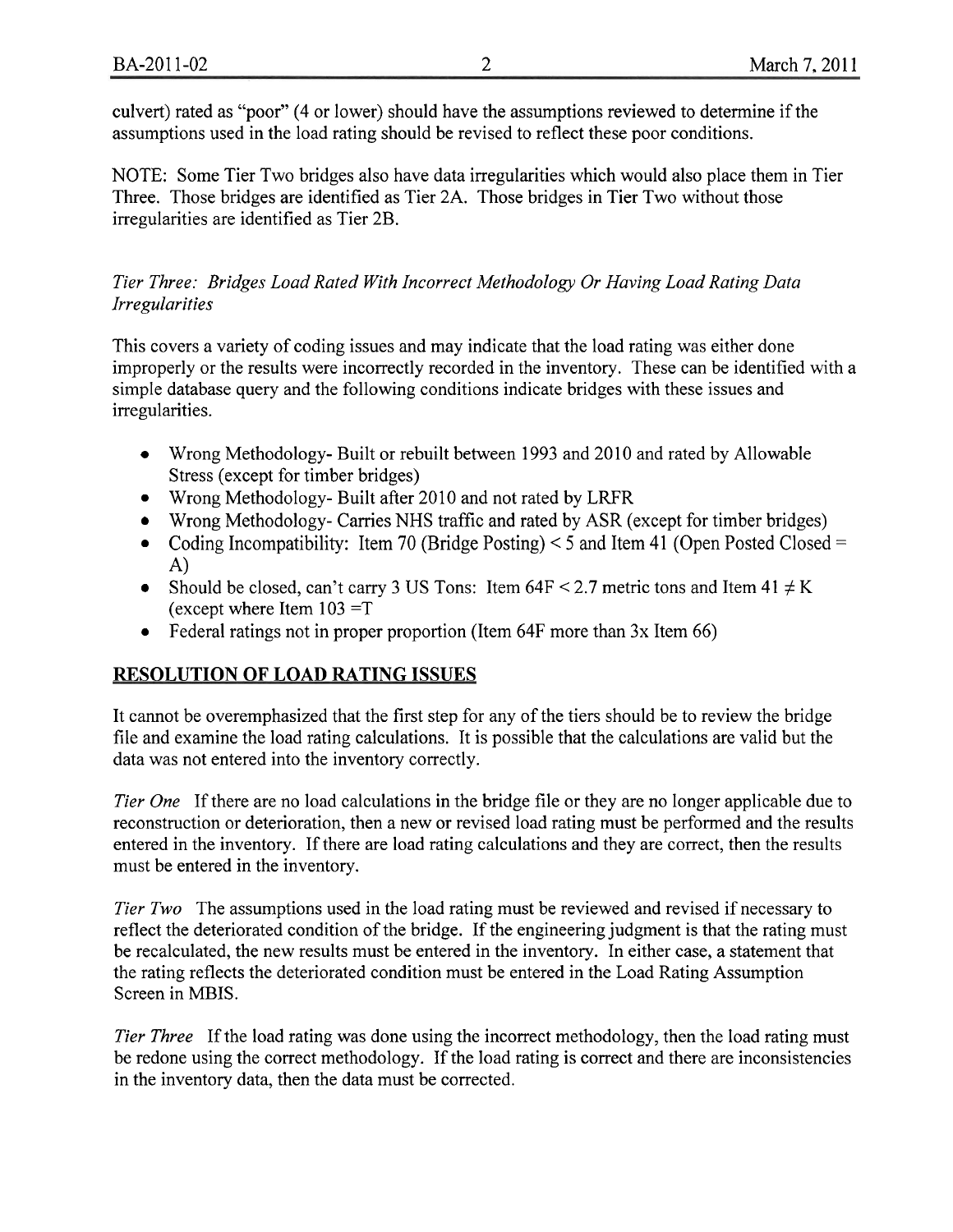#### **LOAD RATING SCREENS IN MBIS**

There are two new screens in MBIS to capture load rating data. These can be accessed when entering an inspection or at any time by the bridge owner. To access these screens, click on the "Other Reports" button and select "Rating Assumption" or "Rating Summary". Several items on the Assumption Screen, shown below, are of particular importance in documenting that bridges in poor condition (Tier Two) have load ratings that take deterioration into account.

| <b>Brkey</b>                                          | Structure#                   | Facility                  | Feature            |
|-------------------------------------------------------|------------------------------|---------------------------|--------------------|
| This load rating is based on a field inspection dated |                              | $\mathbf{z}^{\mathbf{u}}$ |                    |
| Is deterioration accounted for in load rating         |                              | ٠                         |                    |
| Describe any deterioration                            |                              |                           |                    |
|                                                       |                              |                           |                    |
| Year Constructed/Reconstructed                        |                              |                           |                    |
| Describe construction/reconstruction                  |                              |                           |                    |
|                                                       |                              |                           |                    |
| <b>Superstructure Component</b>                       | Super fy                     | Superf'c                  |                    |
| $\blacktriangledown$                                  | ksi                          | ksí                       |                    |
| Size of Beams and Number of Spans                     |                              |                           |                    |
| Composite?                                            | # of Beams                   | Shop Drawings Verified?   | Deck Design > H15? |
| ▼∣                                                    |                              | ×.                        | ▼                  |
| Deck thickness                                        | Deck Reinf. Fy               | Deck Conc. Fc             |                    |
|                                                       | ksi.                         | ksi                       |                    |
| <b>Barriers</b>                                       |                              |                           |                    |
| Left Type & Weight                                    | Center Type & Weight         | Right Type & Weight       |                    |
| $\mathcal{L}$<br>olf                                  | $\mathcal{F}$<br>plf         | $\mathcal{F}$<br>pif      |                    |
| Sidewalks                                             |                              |                           |                    |
| Left Width & Thick                                    | Center Width & Thick         | Right Width & Thick       |                    |
| in j<br>$\overline{\mathbf{n}}$                       | in  <br>$\mathsf{H}^\bullet$ | $\ln$<br>iп               |                    |
| <b>Wearing Surface</b>                                |                              |                           |                    |
| Type                                                  | Weight                       | <b>Thickness</b>          |                    |
|                                                       | pcf                          | in.                       |                    |
| Clear Roadway                                         |                              |                           |                    |
| $\hbar$                                               |                              |                           |                    |
| <b>Additional Loads</b>                               |                              |                           |                    |
|                                                       |                              |                           |                    |
| Unique Factors That Affect Capacity                   |                              |                           |                    |
|                                                       |                              |                           |                    |